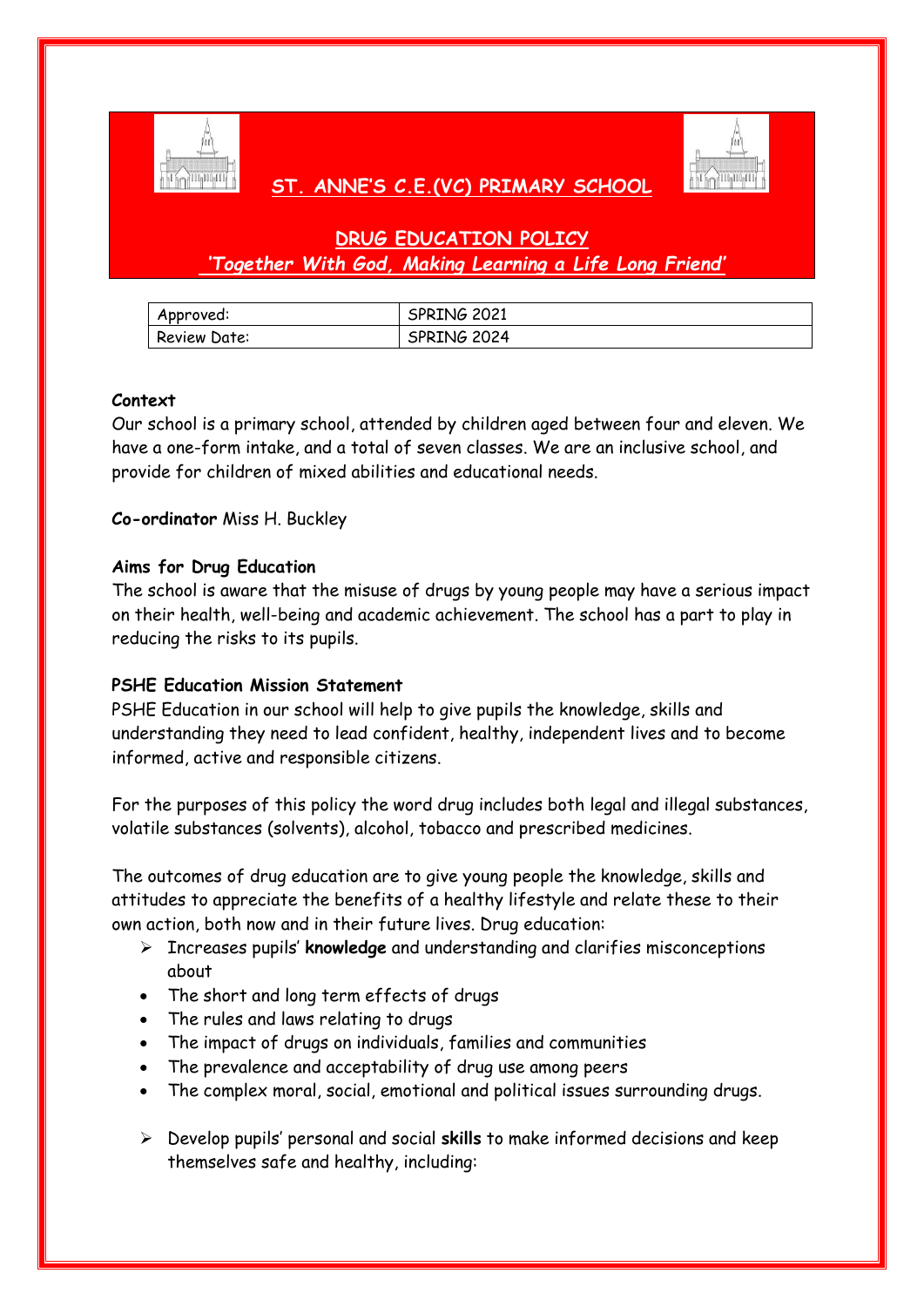- Assessing, avoiding and managing risk
- Communicating effectively
- Resisting pressures
- Finding information, help and advice
- Devising problem-solving and coping strategies
- Developing self-awareness and self-esteem
- Enables pupils to explore their own and other people's **attitudes** towards drugs, drug use and drug users, including challenging stereotypes, and exploring media and social influences.

#### **School Environment, Relationships and Ethos of the School**

Drug education is firmly rooted within the framework for PSHE and Science.

It is not delivered in isolation. The programme is developmental, and builds on young people's existing knowledge, experiences and perceptions. There is progression across key stages.

Consideration is given to pupils' needs, ethnic origin and culture. The programme demonstrates educational inclusion in respect of the new OFSTED framework. We follow Rights Respecting Schools guidelines which influence the ethos and teaching in our school. (See also British Values Policy).

## **Timetabling, Staffing and Teaching**

All teachers of PSHE have a responsibility for teaching drug education Management of the curriculum is the responsibility of the PSHE Education coordinator.

Drug education is delivered mainly through PSHE Education and Science, with contributions from other subjects, such as:

- English-group discussion and interaction, information texts
- Drama-exploring and developing skills through role play and debates
- PE-fitness and health

There is sufficient lesson time for learning to take place, as well as opportunities for pupils to actively participate and reflect and consolidate their learning.

The drug education programme is planned in line with DfE guidance and statutory requirements. It takes account of:

- Pupils' existing knowledge and understanding
- Pupils' diversity
- Pupils' with special educational needs
- Pupils' who require regular medication
- Pupils' whose parents/ carers or relatives use or misuse drugs
- Pupils' who have missed substantial amounts of schooling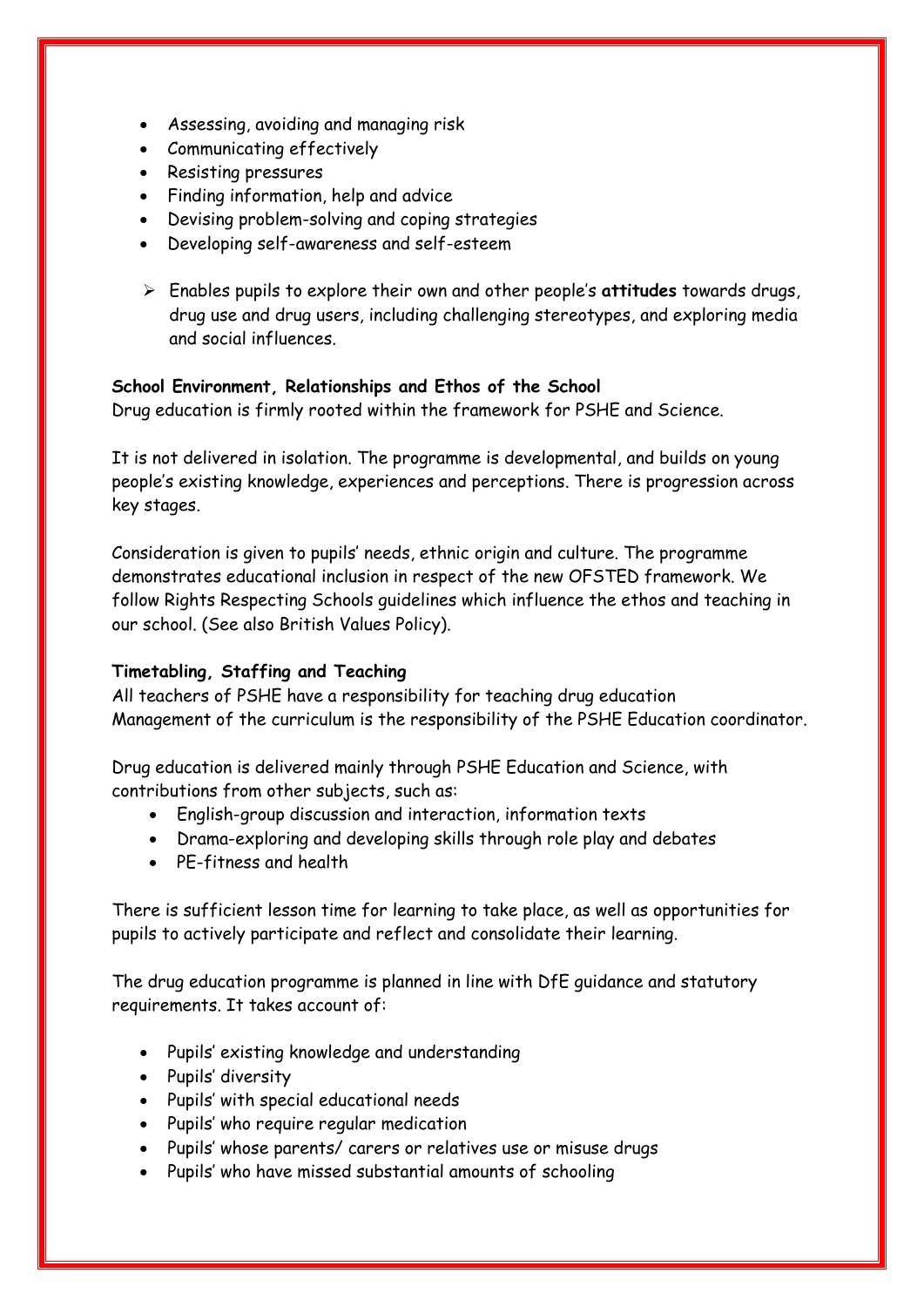- Pupils' who are vulnerable to drug misuse
- Curriculum organisation

Our school is aware that some pupils may, now or in the future, be more vulnerable to drug misuse and other social problems. We help reduce the impact of risk factors and strengthen protective factors by promoting:

- Supportive and safe relationships
- Regular school attendance
- The ability to cope well with academic and social demands at school
- Good social skills
- Realistic self-awareness and self esteem
- A good knowledge of general health
- A good knowledge of how to access help and information

There is ongoing monitoring and evaluation of the programme for drug education, which is the responsibility of the PSHE Education co-ordinator. This will include:

- Lesson observations with feedback to teachers
- Health & fitness focusses
- Looking at samples of pupils' work
- Monitoring medium term plans (SEF)
- Checking teacher evaluations on medium term plans

Evaluation seeks to find out how effective the teaching activities and materials have been in achieving the aims of the programme and meeting the needs of pupils. Feedback recorded during monitoring, assessment of pupils' learning, and the achievement of the aims and learning outcomes will all contribute to the evaluation process. Evaluation will result in changes to the planning and teaching of the programme where necessary.

## **Approaches to Teaching and Learning**

It is essential that drug education is delivered in a safe, secure and supportive learning environment. We believe that the following elements are essential to ensure this:

- The establishment of clear ground rules, understood by all, covering confidentiality, respect and boundaries
- The use of distancing techniques, e.g. role play
- The avoidance of a focus on fear arousal techniques
- The presentation of teachers as facilitators of pupil learning rather than "drug experts"

In our school, young people are encouraged to develop confidence in talking, listening and thinking about drugs through a carefully planned drug education curriculum. The core principles of teaching and learning in drug education are:

 To ensure that every pupil succeeds through the provision of an inclusive education within a culture of high expectations.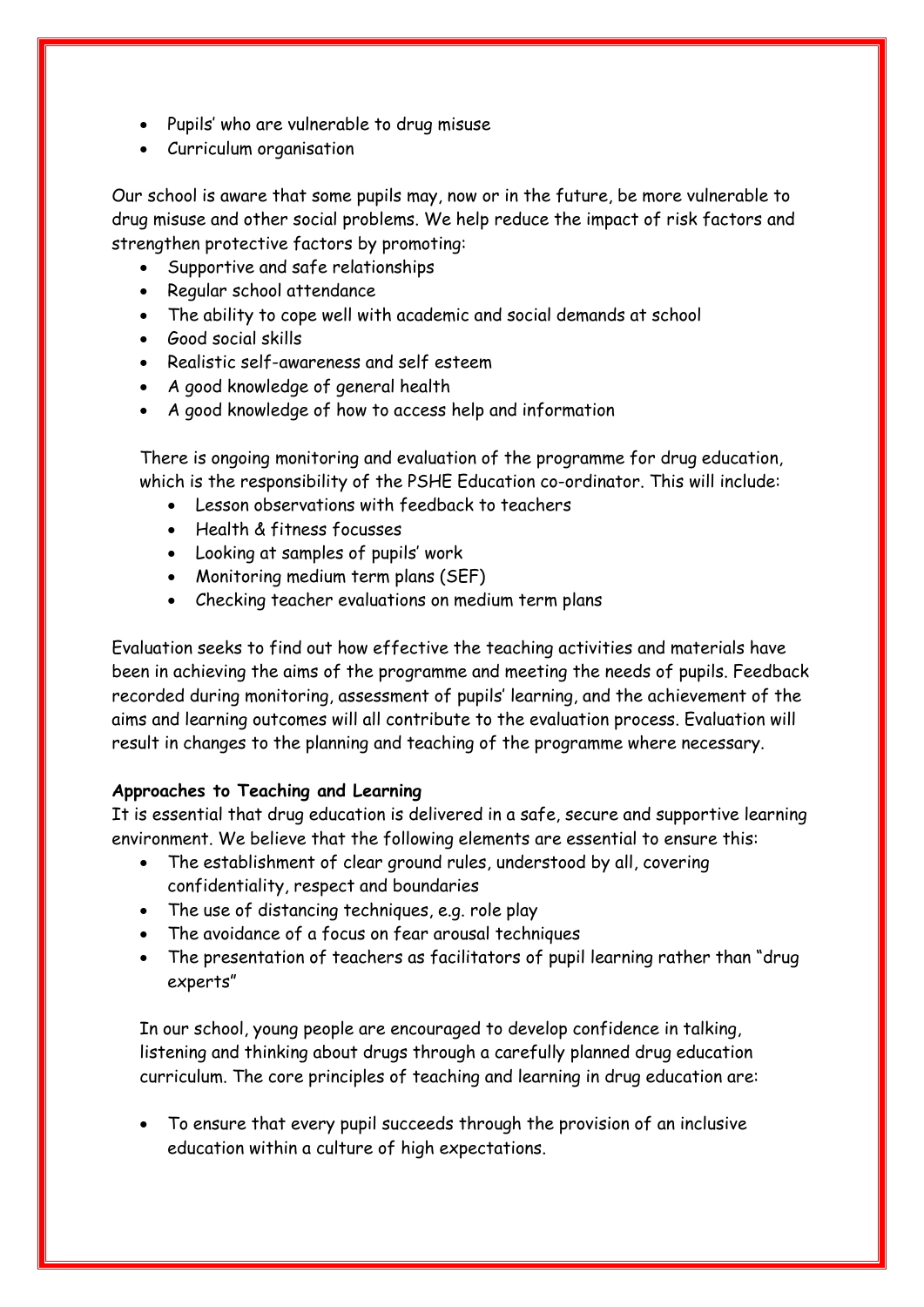- To build on what pupils already know: with teaching structured and paced to ensure that they understand what is being taught and how
- To ensure that learning is vivid and real, developing understanding through enquiry and group problem solving
- To make learning enjoyable and challenging with teaching techniques and strategies matched to a range of learning styles
- To promote assessment for learning: making pupils partners in their own learning and allowing time for reflection and consolidation

We use a range of teaching and learning strategies, including:

- Circle time
- Mind mapping
- Hot-seating
- Role play
- Drama
- Group work
- Discussion
- Structured games
- Quizzes
- Video/follow up discussion
- Literature
- Talk partners

It is essential that all school staff have general drug awareness and a good understanding of the school's drug and other related policies. All new staff are inducted on these issues. Continuing professional development provides opportunities for staff to update their knowledge and skills related to drugs. Our school is accredited as a "Healthy School" and has close links with the local Healthy Schools advisors, who are readily available to support us.

The school leads the drug education programme but outside advisors, including the school nurse, have a role as appropriate. There is a school protocol for involving outside visitors/guest speakers. This includes being reactive to any local issues.

There are guidelines for staff and handling sensitive and controversial issues and supporting young people.

Teachers and other adults involved in drug education will sometimes hear disclosures that suggest a child may be at risk. All staff have had training in child protection and are aware of the school's child protection policy. A copy of this is available from the school's designated teacher for child protection who is the head teacher.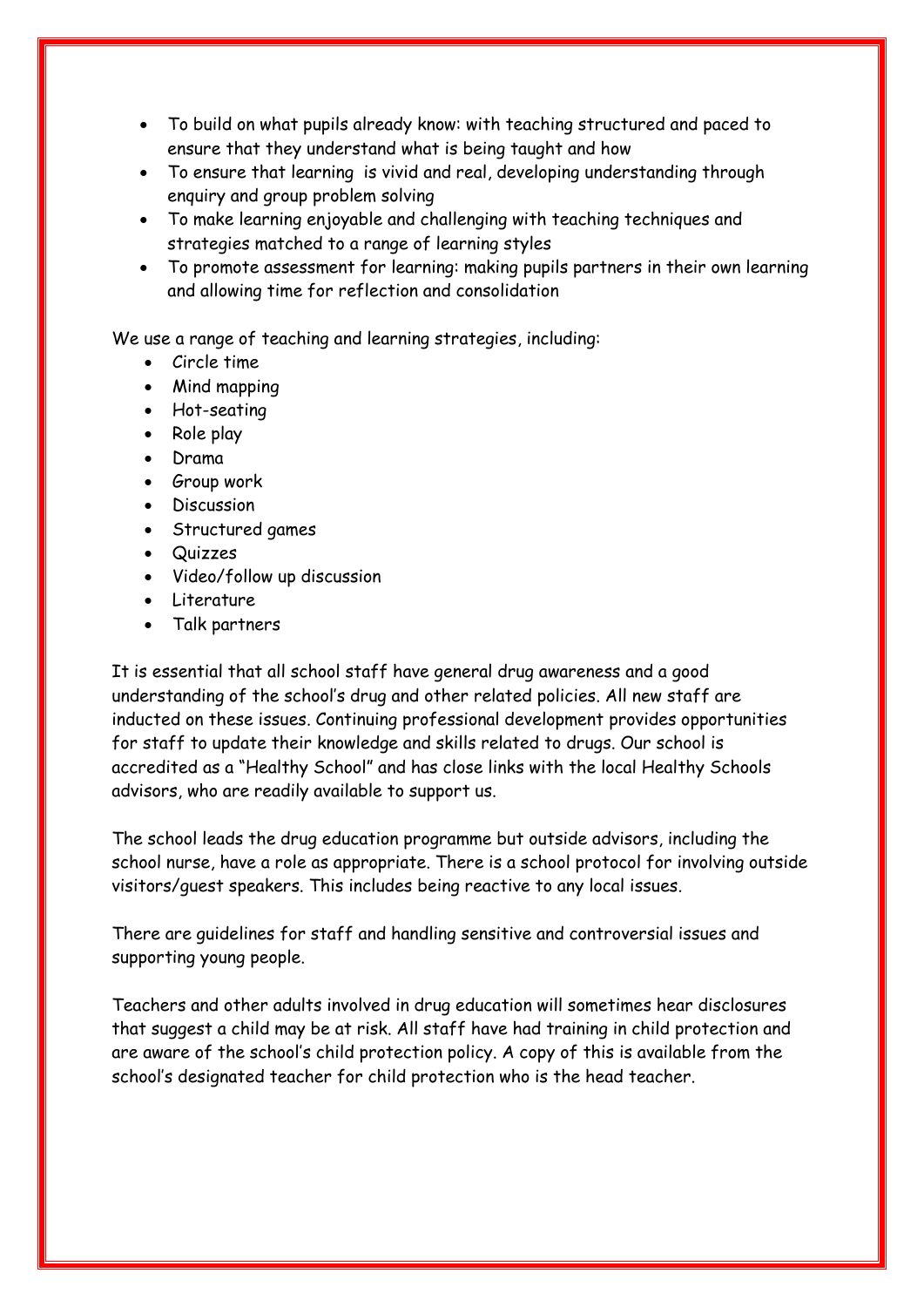## **Celebration of achievement- assessment, recording and reporting**

As with any learning process assessment of pupils' personal, social and emotional development is important. It provides information that indicates pupils' progress and achievement and informs the development of the programme.

Pupils do not pass or fail within this area but have the opportunity to reflect on their own learning and personal experiences and to set personal goals and agree strategies to reach them. The process of assessment has a positive impact on pupils' self-awareness and self-esteem.

The process for assessing pupils' progress in PSHE Education is in keeping with the school assessment policy and is based largely upon formative assessment, for example, teacher observations, marking of any written tasks.

The recording and reporting of pupils' work is also in keeping with the whole school policies on these processes and includes;

- Annotated plans
- Annual reports to parents

Celebration of achievement contributes to building pupils' self-esteem, developing a sense of community and belonging, helps create a positive atmosphere in school and develops pupils' sense of pride. A variety of strategies are used to celebrate pupils' achievement;

- Weekly celebration assembly and termly class assemblies
- Incentives and rewards, e.g. merit stickers
- Displays of work (WOW work)
- Themed days, e.g. ECO day, drug awareness days/ weeks, anti bullying day, Democracy week (KS2), Health & fitness fortnight and Enterprise week.
- Training of lunchtime supervisors
- School Council (voted for in a democratic class vote)

## **Responding to drug incidents**

The headteacher is responsible for co-ordinating the schools' response to drug incidents.

Drug incidents involve:

- Drugs or associated paraphernalia are found on the school premises
- A pupil demonstrates, perhaps through actions or play, an inappropriate knowledge of drugs for their age.
- A pupil is found in possession of drugs or associated paraphernalia
- A pupil, parent/carer or staff member is thought to be under the influence of drugs
- A staff member has information that the illegitimate sale or supply of drugs is taking place in the local area
- A pupil discloses that they or a family member/friend are misusing drugs